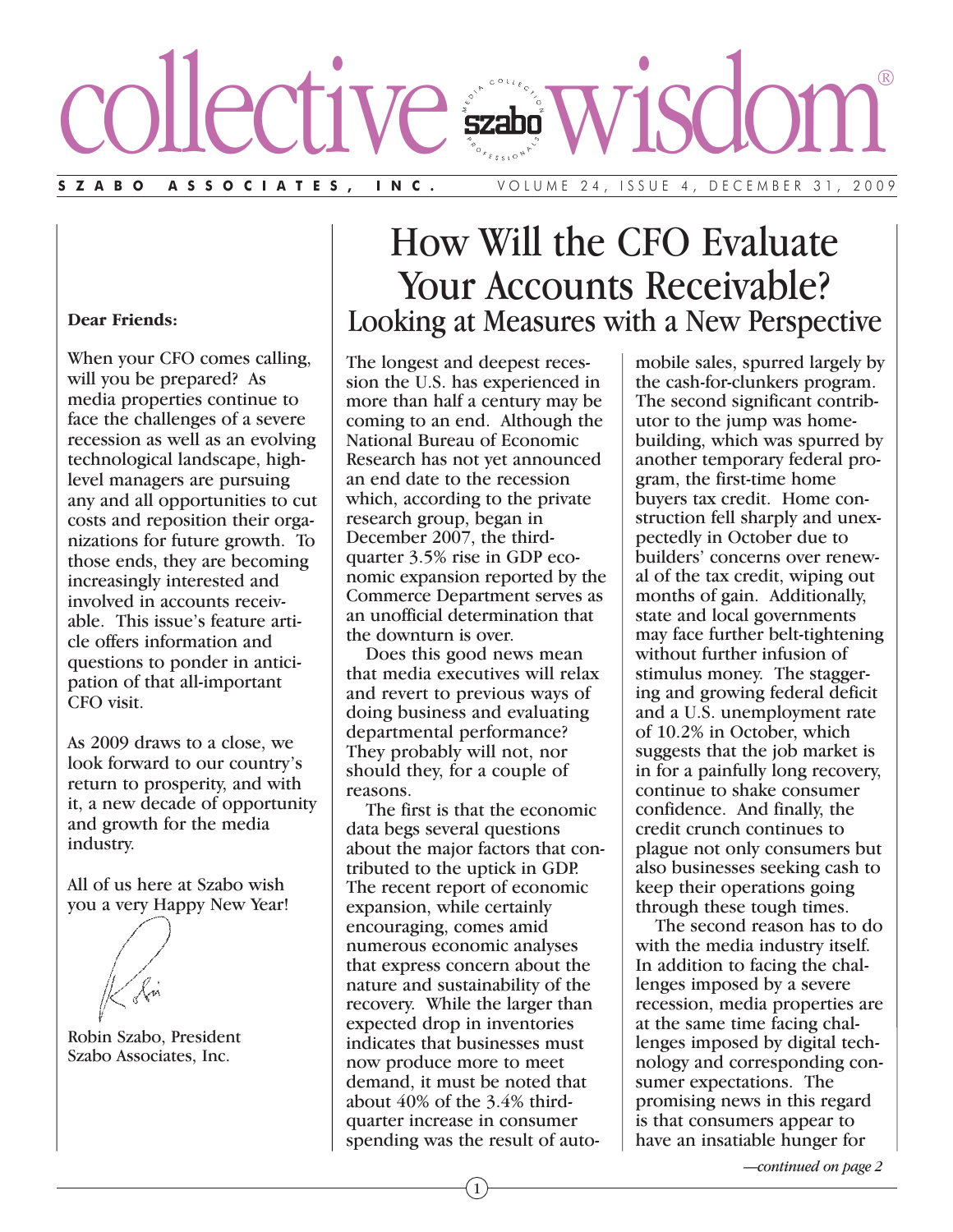## *Accounts Receivable—*

*—continued from page 1*

media-delivered information; the sobering news is that they also have a seemingly endless array of choices. As technology and its players in the industry continue to morph at a dizzying pace, both new and traditional media are fighting to create a sustainable business model.

The CFO, whose primary role might simply be described as caretaker of the organization's value, may now need to be an agent of change who, along with other highlevel executives, must redesign and reposition the company for post-recession growth. Today's business environment requires media chief financial officers to monitor liquidity, preserve assets, and expand sources of credit while aggressively seeking opportunities to cut costs, drive efficiencies, and increase profits. To those ends, many have assumed considerably more hands-on involvement in credit and collection matters that were previously within the sole purview of credit managers.

Credit and collection managers can best prepare for this involvement by first recognizing that accounts receivable, as probably the largest and most liquid asset in the organization, warrant closer scrutiny by high-level executives in difficult times. Many companies now are somewhat hamstrung in their ability to raise capital, and some are close to defaulting on financial obligations. CFOs must ensure that their organizations offset these problems as much as possible by optimizing cash inflow. Additionally, well-managed receivables help create a more favorable position with potential lenders.

To further prepare for CFO involvement, credit and collection managers should anticipate questions by the CFO which are designed to uncover any departmental deficiencies and failures. This is the time to objectively examine strengths and weaknesses with regard to your processes and your staff members.

#### **Looking Beyond DSO.**

Regardless of the state of the economy and any subsequent loosening of terms and conditions to accommodate an economic downturn, consistent measures and standards must be applied to monitor accounts receivable. While it may be wise to reevaluate measures on an annual basis, month-to-month changes in measures and standards will render the data meaningless.

While Days Sales Outstanding (DSO) has been the traditional measure used to evaluate credit and collection, one of its main shortcomings is that the numbers may fluctuate due to factors beyond the control of the credit and collection department. Calculated from the total ending receivables for the period analyzed, total credit sales for the period analyzed, and the number of days in the period analyzed, DSO represents the average number of days that invoices are outstanding. Rather than establishing a specific number for a standard, which provides a rigid dividing line between what is acceptable and what is not, many organizations establish a range for their standard to allow for such factors as seasonal variations in sales.

In economically troubled times, credit and collection managers may find themselves with higher-than-normal DSOs, not only because of more slowto-pay customers but also because of management's decision to extend sales terms and/or liberalize the company's credit policy. Because of this limitation, DSO is not always an accurate measure of personnel performance.

Additionally, an increase in credit sales that also increases the total receivables balance by the same amount will result in an increased DSO. As an example, if the total ending receivables balance is \$7 million, credit sales for the period are \$11 million, and the number of days in the period is 90, then DSO would equal \$7 million divided by \$11 million times 90, or 57 days. If we increase credit sales by \$3 million, the revised calculation would be \$10 million divided by \$14 million times 90, or 64 days.

Finally, DSO fails to provide specific information about delinquent accounts or to indicate how much money is actually being spent on accounts receivable.

#### **Evaluating Personnel Effectiveness.**

A better method than simple DSO to measure personnel effectiveness is Average Days Delinquent (ADD), sometimes called Delinquent DSO (DDSO). This measure removes the terms of sales portion of DSO and gives you the average number of days invoices are past due. The formula requires the calculation of Best Possible DSO (BPDSO), which substitutes *current* receivables (outstanding receivables that fall within sales terms) for the *total ending* receivables for the period used in the DSO formula. The ADD is then calculated by subtracting the BPDSO from the DSO. The ADD is a valuable number since your department is charged not only with minimizing accounts receivable but also with controlling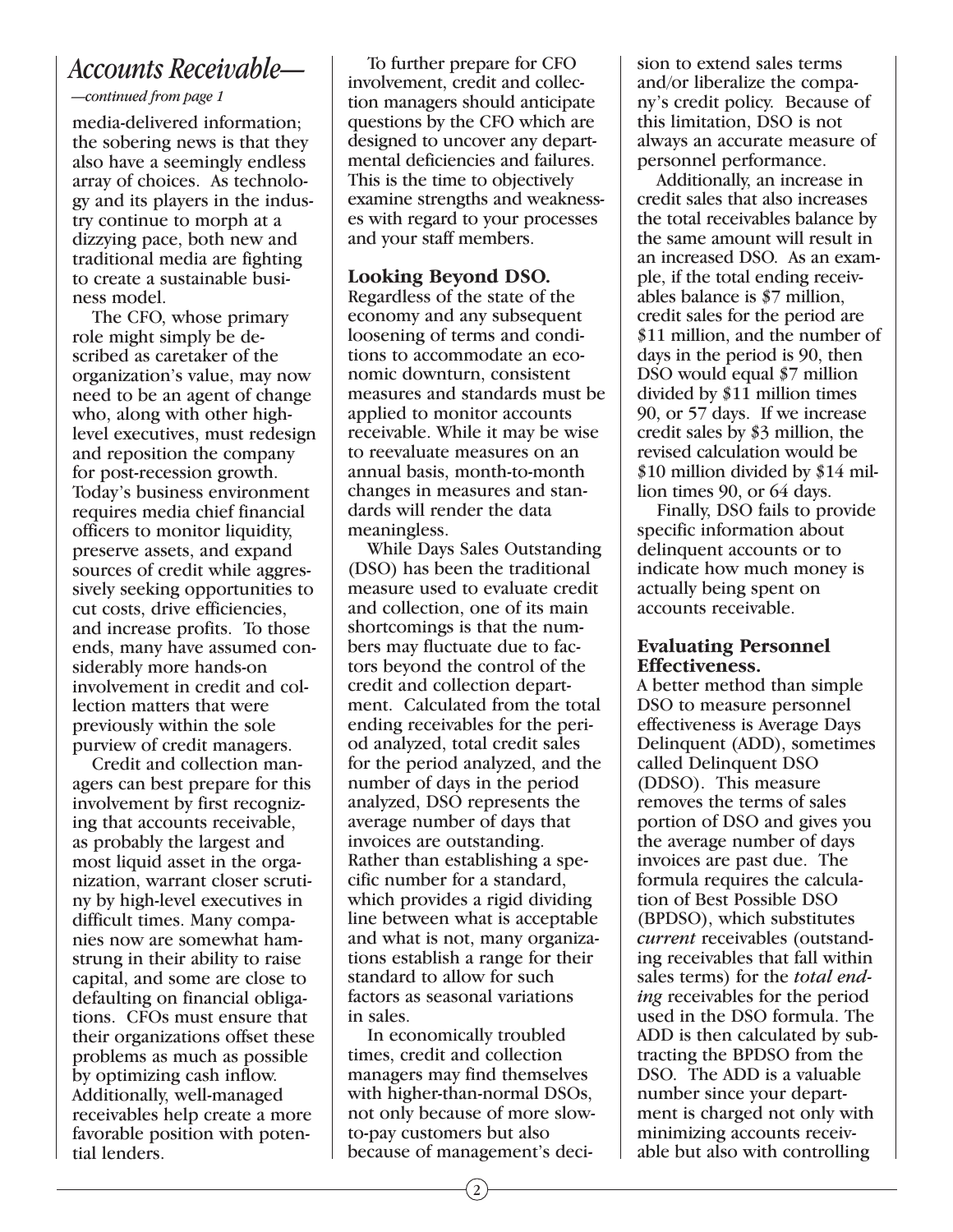resource investment in collections.

Another way to measure performance is the Percent Current measure, which is determined by dividing the current receivables for the period analyzed by the total receivables for the period analyzed, or by dividing Best Possible DSO by the DSO. The advantage of using Percent Current is that it adds the dimension of relativity, which is useful to executives who want to compare departments and personnel.

A third measure of performance is the Collection Effectiveness Index, which measures the effectiveness of collection efforts over time as opposed to a single point in time. The closer to 100 percent, the more effective the collection effort. CEI is the ratio between total amount collected over a period of time and the amount collectible over the same period. Originally developed to measure

collection performance over one year, the formula can be adjusted to measure performance on a more frequent basis.

Many other credit and collection measures and accounts receivable measures can be useful: Sales Weighted DSO, Days Average Collection Rate, Prior Month's Past Due Collected, Percent over 61 Days (or any age), Bad Debt to Sales, Active Accounts per Credit and Collection Employee (total department), Active Accounts per Credit Representative or Collector, Operating Cost per Employee, Cost per Sales Dollar, Cost of Collections, High-Funds Accounts, and High-Risk Accounts. Because of its almost universal acceptance among credit professionals, Days Sales Outstanding remains among the most valuable measure. Average Days Delinquent, Percent Current, and Collection Effectiveness Index offset some of the weaknesses of DSO, allowing credit managers and CFOs to better evaluate both



"I've been monitoring the Acme account, Boss... In the past week the CFO was sighted going into the chiropractor's office twice, popping aspirin at the water cooler four times, and ordering extra shots of espresso in his latte five times. I'd say it's time to raise the red flag from half-mast to the top of the pole."

the quality of receivables and effectiveness of personnel.

#### **Evaluating Subjectively.**

While quantitative measures are an essential part of any objective examination of your credit and collection operations, they are by no means a substitute for honest and subjective evaluation of your department. Numbers may illuminate and quantify, but only by being "in the trenches" day to day can you gain a perspective that measures fail to provide.

Preparation for your CFO's visit should include making a list of questions about your organization and department, and then answering them candidly and thoughtfully. Here are 21 to consider:

1. Are you satisfied, overall, with your company's credit policy?

2. Have any changes to policy for credit extension occurred because of the economic downturn? Has your procedure for analyzing customers changed?

3. Have your terms and conditions regarding payment changed because of the economic downturn?

4. Have your collection procedures changed as a result of the economic downturn?

5. How have changes to policy affected your department's effectiveness in managing accounts receivable?

6. If your policy has become more lenient, what, if any, changes have you made in your collection processes to minimize DSOs?

7. Does your company have a greater tolerance for rising DSOs because of the downturn? *—continued on page 4*